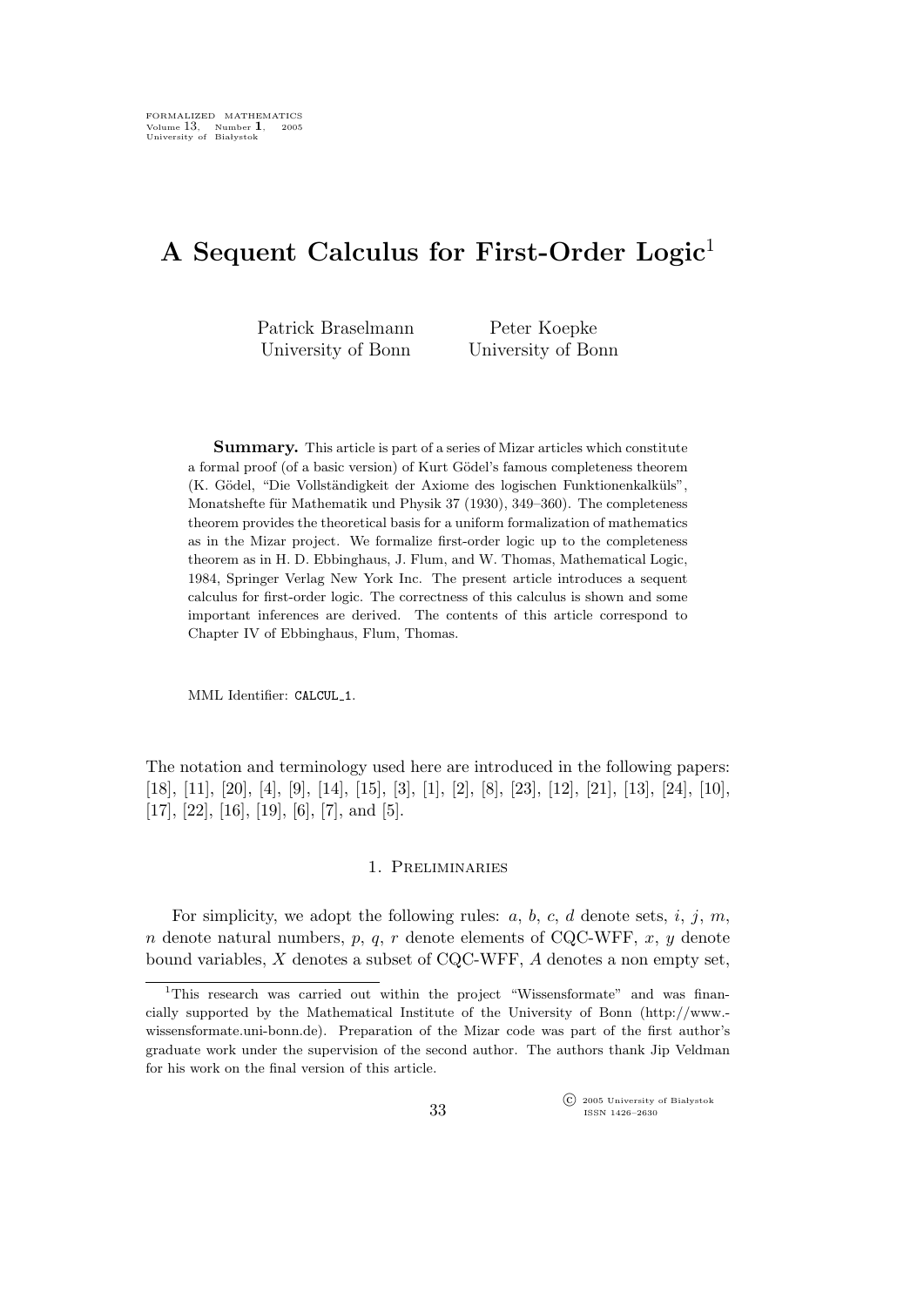J denotes an interpretation of A, v, w denote elements of  $V(A)$ ,  $S_1$  denotes a CQC-substitution, and  $f, g$  denote finite sequences of elements of CQC-WFF.

Let g be a finite sequence and let N be a set. Observe that  $g \upharpoonright N$  is finite subsequence-like.

Let  $D$  be a non empty set and let  $f$  be a finite sequence of elements of  $D$ . The functor  $\text{Ant}(f)$  yields a finite sequence of elements of D and is defined as follows:

(Def. 1)(i) For every i such that len  $f = i+1$  holds  $\text{Ant}(f) = f \, | \, \text{Seg } i \text{ if } \text{len } f > 0$ , (ii) Ant $(f) = \emptyset$ , otherwise.

Let  $D$  be a non empty set and let  $f$  be a finite sequence of elements of  $D$ . Let us assume that len  $f > 0$ . The functor Suc(f) yielding an element of D is defined as follows:

(Def. 2)  $\text{Suc}(f) = f(\text{len } f).$ 

Let D be a non empty set, let p be an element of D, and let f be a finite sequence of elements of  $D$ . We say that  $p$  is a tail of  $f$  if and only if:

(Def. 3) There exists i such that  $i \in \text{dom } f$  and  $f(i) = p$ .

Let us consider f, g. We say that f is a subsequence of g if and only if:

(Def. 4) There exists a subset N of N such that  $f \subseteq \text{Seq}(g \upharpoonright N)$ .

We now state several propositions:

- (1) If f is a subsequence of g, then rng  $f \subseteq \text{rng } g$  and there exists a subset N of N such that  $\text{rng } f \subseteq \text{rng}(g \upharpoonright N)$ .
- (2) If len  $f > 0$ , then len  $\text{Ant}(f) + 1 = \text{len } f$  and len  $\text{Ant}(f) < \text{len } f$ .
- (3) If len f > 0, then  $f = (Ant(f)) \cap (Suc(f))$  and rng  $f = rng Ant(f) \cup$  $\{Suc(f)\}.$
- (4) If len  $f > 1$ , then len  $\text{Ant}(f) > 0$ .
- (5) Suc $(f \cap \langle p \rangle) = p$  and  $\text{Ant}(f \cap \langle p \rangle) = f$ .

In the sequel  $f_1$ ,  $f_2$  are finite sequences. We now state several propositions:

- (6) len  $f_1 \leq \text{len}(f_1 \cap f_2)$  and len  $f_2 \leq \text{len}(f_1 \cap f_2)$  and if  $f_1 \neq \emptyset$ , then  $1 \leq \text{len}(f_1 \cap f_2)$ and len  $f_2 < \text{len}(f_2 \cap f_1)$ .
- (7)  $\operatorname{Seq}((f \cap g) \upharpoonright \operatorname{dom} f) = (f \cap g) \upharpoonright \operatorname{dom} f.$
- (8) f is a subsequence of  $f \cap g$ .
- (9)  $1 < \text{len}(f_1 \cap \langle b \rangle \cap \langle c \rangle).$
- (10)  $1 \leq \text{len}(f_1 \cap \langle b \rangle)$  and  $\text{len}(f_1 \cap \langle b \rangle) \in \text{dom}(f_1 \cap \langle b \rangle)$ .
- (11) If  $0 < m$ , then len Sgm(Seg  $n \cup \{n + m\} = n + 1$ .
- (12) If  $0 < m$ , then dom Sgm(Seg  $n \cup \{n + m\}$ ) = Seg( $n + 1$ ).
- (13) If  $0 < \text{len } f$ , then f is a subsequence of  $(\text{Ant}(f)) \cap g \cap (\text{Suc}(f))$ .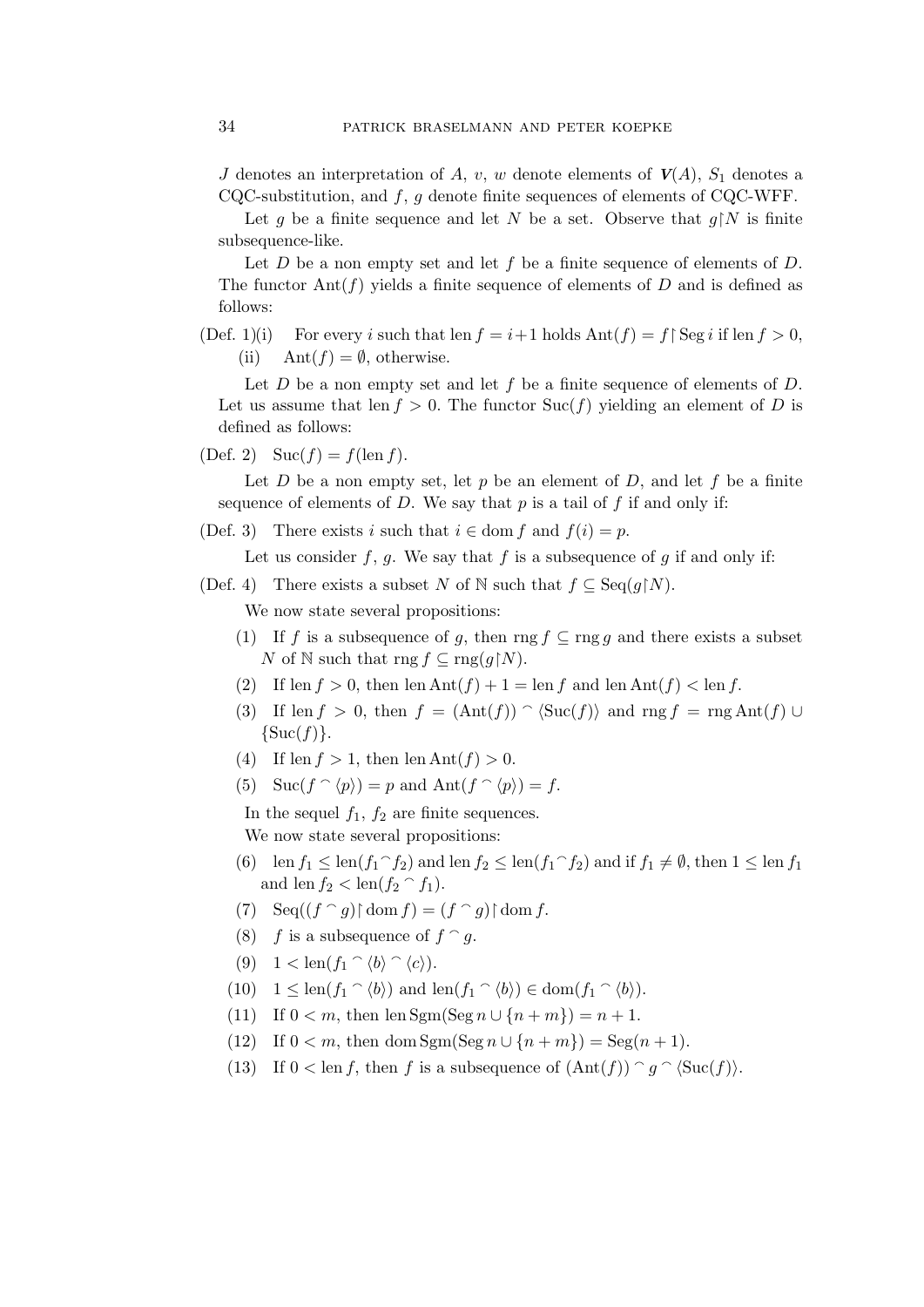(14)  $1 \in \text{dom}\langle c, d \rangle$  and  $2 \in \text{dom}\langle c, d \rangle$  and  $(f \hat{\;} \langle c, d \rangle)(\text{len } f + 1) = c$  and  $(f \hat{\;} \langle c, d \rangle)$  $d)$ (len  $f + 2$ ) = d.

# 2. A Sequent Calculus

Let us consider f. The functor  $\text{snb}(f)$  yielding an element of  $2^{\text{BoundVar}}$  is defined by:

(Def. 5)  $a \in \text{snb}(f)$  iff there exist i, p such that  $i \in \text{dom } f$  and  $p = f(i)$  and  $a \in \mathrm{snb}(p)$ .

The set of CQC-WFF-sequences is defined as follows:

(Def. 6)  $a \in$  the set of CQC-WFF-sequences iff a is a finite sequence of elements of CQC-WFF.

In the sequel  $P_1$ ,  $P_2$  denote finite sequences of elements of f the set of CQC-WFF-sequences,  $\mathbb{K}$  :

Let us consider  $P_1$  and let n be a natural number. We say that step n in  $P_1$ is correct if and only if:

- (Def. 7)(i) There exists f such that  $\text{Suc}(f)$  is a tail of  $\text{Ant}(f)$  and  $P_1(n)_1 = f$  if  $P_1(n)_{\bf 2}=0,$ 
	- (ii) there exists f such that  $P_1(n)_1 = f \cap \langle \text{VERUM} \rangle$  if  $P_1(n)_2 = 1$ ,
	- (iii) there exist i, f, g such that  $1 \leq i$  and  $i \leq n$  and  $\text{Ant}(f)$  is a subsequence of Ant $(g)$  and  $\text{Suc}(f) = \text{Suc}(g)$  and  $P_1(i)_1 = f$  and  $P_1(n)_1 = g$  if  $P_1(n)_2 = g$ 2,
	- (iv) there exist i, j, f, g such that  $1 \leq i$  and  $i < n$  and  $1 \leq j$  and  $j < i$  and len  $f > 1$  and len  $g > 1$  and  $\text{Ant}(\text{Ant}(f)) = \text{Ant}(\text{Ant}(g))$  and  $\neg$ Suc(Ant(f)) = Suc(Ant(g)) and Suc(f) = Suc(g) and  $f = P_1(j)_1$  and  $g = P_1(i)_1$  and  $(Ant(Ant(f))) \cap (Suc(f)) = P_1(n)_1$  if  $P_1(n)_2 = 3$ ,
	- (v) there exist i, j, f, g, p such that  $1 \leq i$  and  $i < n$  and  $1 \leq j$  and  $j < i$ and len  $f > 1$  and  $\text{Ant}(f) = \text{Ant}(q)$  and  $\text{Suc}(\text{Ant}(f)) = \neg p$  and  $\neg \text{Suc}(f) =$ Suc(g) and  $f = P_1(j)_1$  and  $g = P_1(i)_1$  and  $(Ant(Ant(f))) \cap (p) = P_1(n)_1$ if  $P_1(n)_{\bf 2} = 4$ ,
	- (vi) there exist i, j, f, g such that  $1 \leq i$  and  $i < n$  and  $1 \leq j$  and  $j < i$  and Ant $(f)$  = Ant $(g)$  and  $f = P_1(j)_1$  and  $g = P_1(i)_1$  and  $(Ant(f))$   $\Diamond$  Suc $(f) \land$  $\text{Suc}(g)$ ) =  $P_1(n)_1$  if  $P_1(n)_2 = 5$ ,
	- (vii) there exist i, f, p, q such that  $1 \leq i$  and  $i < n$  and  $p \wedge q = \text{Suc}(f)$  and  $f = P_1(i)$  and  $(\text{Ant}(f)) \cap (p) = P_1(n)$  if  $P_1(n)$  = 6,
	- (viii) there exist i, f, p, q such that  $1 \leq i$  and  $i < n$  and  $p \wedge q = \text{Suc}(f)$  and  $f = P_1(i)$  and  $(Ant(f)) \cap (q) = P_1(n)$  if  $P_1(n)$  = 7,
	- (ix) there exist i, f, p, x, y such that  $1 \leq i$  and  $i \leq n$  and  $\text{Suc}(f) = \forall_x p$ and  $f = P_1(i)_1$  and  $(Ant(f)) \cap (p(x, y)) = P_1(n)_1$  if  $P_1(n)_2 = 8$ ,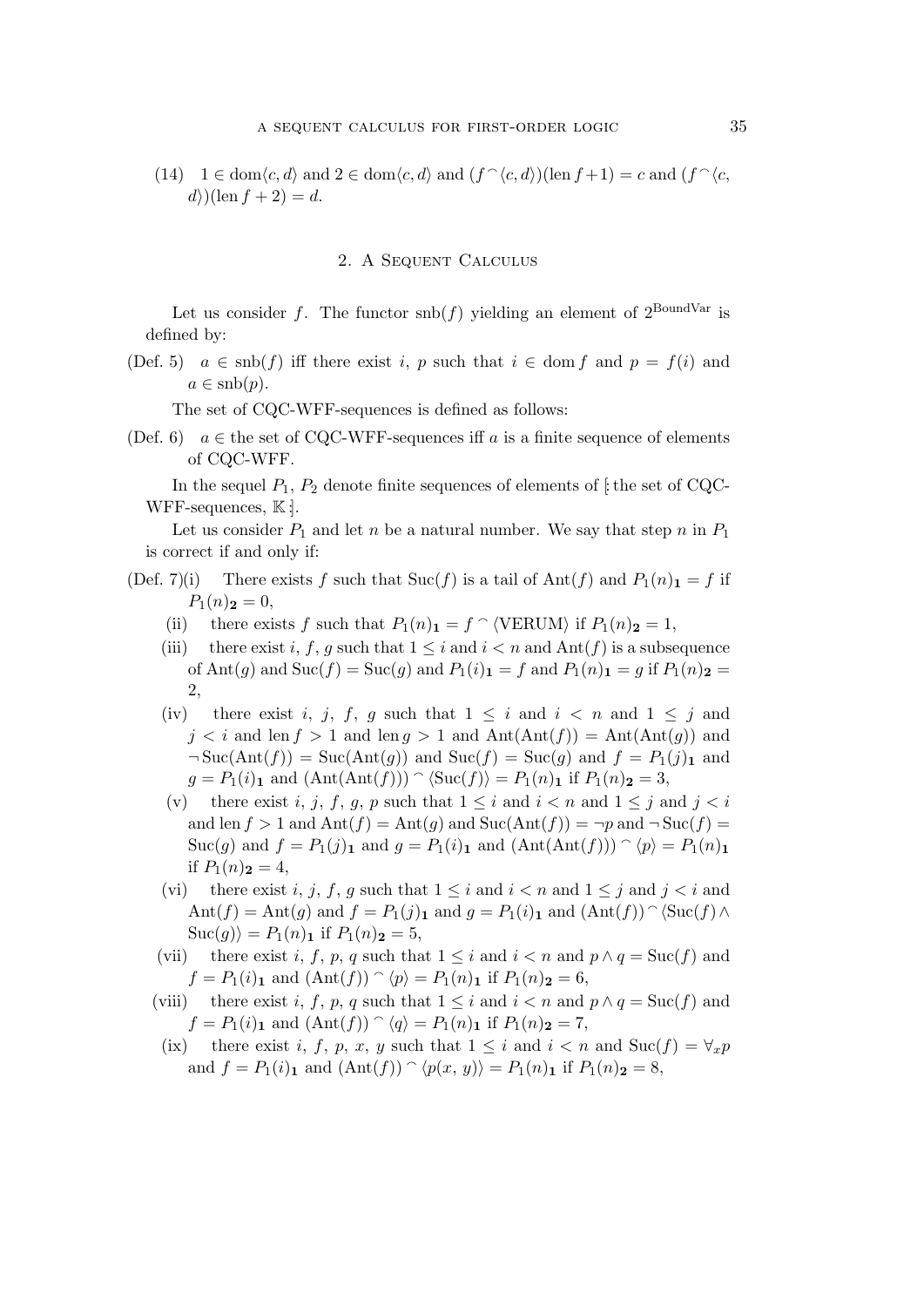## 36 patrick braselmann and peter koepke

- (x) there exist i, f, p, x, y such that  $1 \leq i$  and  $i < n$  and  $Suc(f) = p(x,$ y) and  $y \notin \text{sub}(Ant(f))$  and  $y \notin \text{sub}(\forall_x p)$  and  $f = P_1(i)_1$  and  $(Ant(f))$  $\langle \forall_x p \rangle = P_1(n)$ **1** if  $P_1(n)$ **2** = 9.
- Let us consider  $P_1$ . We say that  $P_1$  is a formal proof if and only if:
- (Def. 8)  $P_1 \neq \emptyset$  and for every n such that  $1 \leq n$  and  $n \leq \text{len } P_1$  holds step n in  $P_1$  is correct.

Let us consider f. The predicate  $\vdash$  f is defined by:

- (Def. 9) There exists  $P_1$  such that  $P_1$  is a formal proof and  $f = P_1(\text{len }P_1)_1$ . Let us consider p, X. We say that p is formally provable from X if and only if:
- (Def. 10) There exists f such that rng Ant $(f) \subseteq X$  and Suc $(f) = p$  and  $\vdash f$ . Let us consider  $X$ , let us consider  $A$ , let us consider  $J$ , and let us consider v. The predicate  $J, v \models X$  is defined as follows:
- (Def. 11) If  $p \in X$ , then  $J, v \models p$ .

Let us consider X, p. The predicate  $X \models p$  is defined as follows:

(Def. 12) If  $J, v \models X$ , then  $J, v \models p$ .

Let us consider p. The predicate  $\models p$  is defined as follows:

(Def. 13)  $\emptyset_{\text{CQC-WFF}} \models p$ .

Let us consider f, A, J, v. The predicate  $J, v \models f$  is defined as follows:

(Def. 14)  $J, v \models \text{rng } f$ .

Let us consider f, p. The predicate  $f \models p$  is defined by:

(Def. 15) If  $J, v \models f$ , then  $J, v \models p$ .

One can prove the following propositions:

- (15) If  $\text{Suc}(f)$  is a tail of  $\text{Ant}(f)$ , then  $\text{Ant}(f) \models \text{Suc}(f)$ .
- (16) If Ant(f) is a subsequence of Ant(q) and  $\text{Suc}(f) = \text{Suc}(g)$  and  $\text{Ant}(f) \models$  $Suc(f)$ , then  $Ant(g) \models Suc(g)$ .
- (17) If len  $f > 0$ , then  $J, v \models \text{Ant}(f)$  and  $J, v \models \text{Suc}(f)$  iff  $J, v \models f$ .
- (18) If len  $f > 1$  and len  $g > 1$  and  $\text{Ant}(\text{Ant}(f)) = \text{Ant}(\text{Ant}(g))$  and  $\neg$  Suc(Ant(f)) = Suc(Ant(g)) and Suc(f) = Suc(g) and Ant(f) = Suc(f) and  $\text{Ant}(g) \models \text{Suc}(g)$ , then  $\text{Ant}(\text{Ant}(f)) \models \text{Suc}(f)$ .
- (19) If len  $f > 1$  and  $\text{Ant}(f) = \text{Ant}(q)$  and  $\neg p = \text{Suc}(\text{Ant}(f))$  and  $\neg \text{Suc}(f) =$  $Suc(g)$  and  $\text{Ant}(f) \models \text{Suc}(f)$  and  $\text{Ant}(g) \models \text{Suc}(g)$ , then  $\text{Ant}(\text{Ant}(f)) \models p$ .
- (20) If  $\text{Ant}(f) = \text{Ant}(g)$  and  $\text{Ant}(f) \models \text{Suc}(f)$  and  $\text{Ant}(g) \models \text{Suc}(g)$ , then  $\text{Ant}(f) \models \text{Suc}(f) \land \text{Suc}(g).$
- (21) If  $\text{Suc}(f) = p \wedge q$  and  $\text{Ant}(f) \models p \wedge q$ , then  $\text{Ant}(f) \models p$ .
- (22) If  $\text{Suc}(f) = p \wedge q$  and  $\text{Ant}(f) \models p \wedge q$ , then  $\text{Ant}(f) \models q$ .
- (23)  $J, v \models \langle p, S_1 \rangle$  iff  $J, v \models p$ .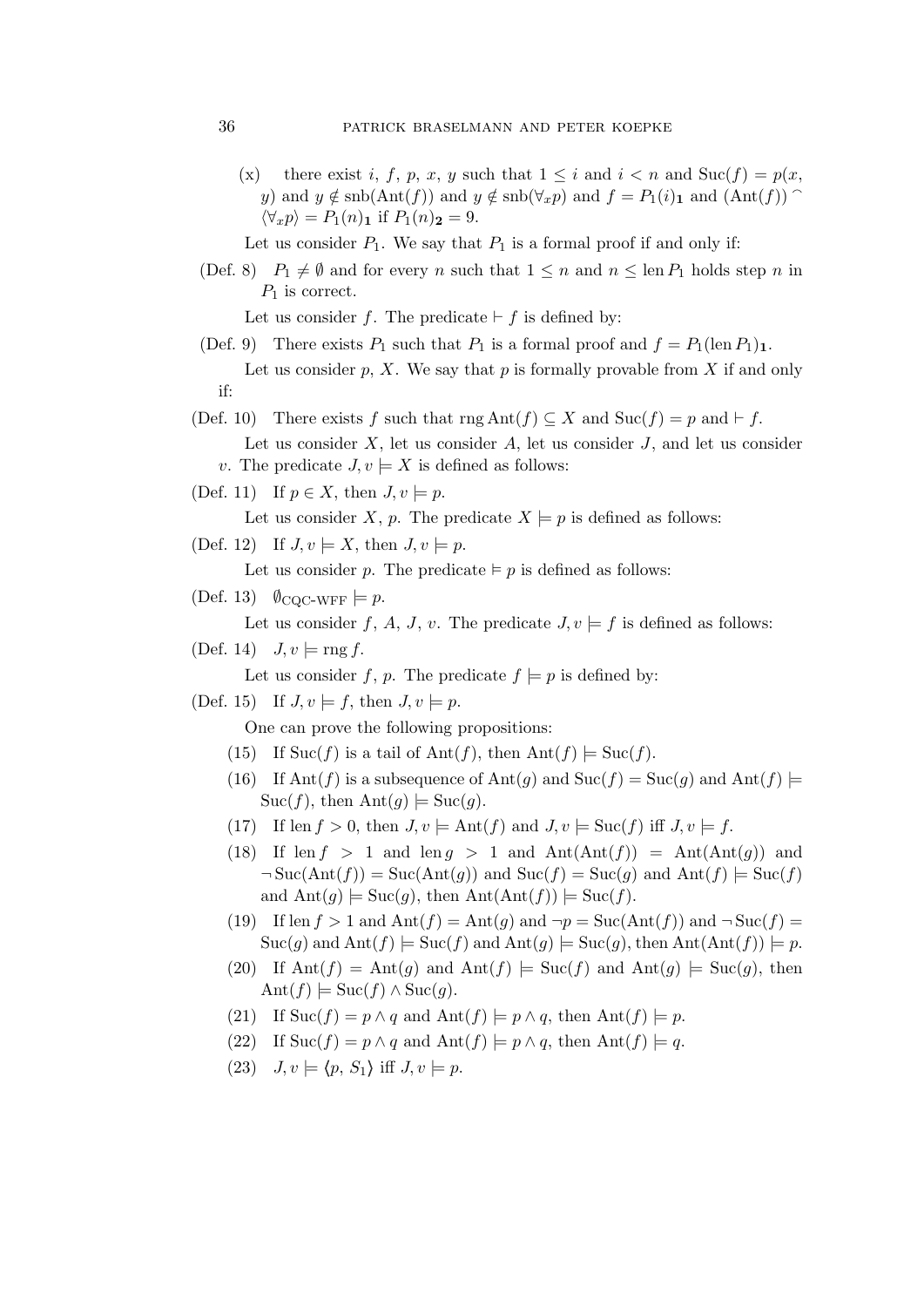In the sequel a is an element of A.

We now state several propositions:

- (24)  $J, v \models p(x, y)$  iff there exists a such that  $v(y) = a$  and  $J, v(x \upharpoonright a) \models p$ .
- (25) If  $\text{Suc}(f) = \forall_x p$  and  $\text{Ant}(f) \models \text{Suc}(f)$ , then for every y holds  $\text{Ant}(f) \models$  $p(x, y)$ .
- (26) For every set X such that  $X \subseteq$  BoundVar holds if  $x \notin X$ , then  $v(x\upharpoonright a)\upharpoonright X=v\upharpoonright X.$
- (27) For all v, w such that  $v \upharpoonright \text{snb}(f) = w \upharpoonright \text{snb}(f)$  holds  $J, v \models f$  iff  $J, w \models f$ .
- (28) If  $y \notin \text{snb}(\forall_x p)$ , then  $v(y \upharpoonright a)(x \upharpoonright a) \upharpoonright \text{snb}(p) = v(x \upharpoonright a) \upharpoonright \text{snb}(p)$ .
- (29) If  $\text{Suc}(f) = p(x, y)$  and  $\text{Ant}(f) \models \text{Suc}(f)$  and  $y \notin \text{sub}(\text{Ant}(f))$  and  $y \notin \text{snb}(\forall_x p), \text{ then } \text{Ant}(f) \models \forall_x p.$
- (30) Ant $(f \cap \langle \text{VERUM} \rangle) \models \text{Suc}(f \cap \langle \text{VERUM} \rangle).$
- (31) Suppose  $1 \leq n$  and  $n \leq \text{len } P_1$ . Then  $P_1(n)_2 = 0$  or  $P_1(n)_2 = 1$  or  $P_1(n)_{\bf{2}} = 2$  or  $P_1(n)_{\bf{2}} = 3$  or  $P_1(n)_{\bf{2}} = 4$  or  $P_1(n)_{\bf{2}} = 5$  or  $P_1(n)_{\bf{2}} = 6$  or  $P_1(n)_{\mathbf{2}} = 7$  or  $P_1(n)_{\mathbf{2}} = 8$  or  $P_1(n)_{\mathbf{2}} = 9$ .
- (32) If p is formally provable from X, then  $X \models p$ .

#### 3. Derived Rules

Next we state a number of propositions:

- (33) If Suc(f) is a tail of Ant(f), then  $\vdash$  f.
- (34) If  $1 \le n$  and  $n \le \text{len } P_1$ , then step n in  $P_1$  is correct iff step n in  $P_1 \cap P_2$ is correct.
- (35) If  $1 \leq n$  and  $n \leq \text{len } P_2$  and step n in  $P_2$  is correct, then step  $n + \text{len } P_1$ in  $P_1 \cap P_2$  is correct.
- (36) If Ant(f) is a subsequence of Ant(g) and Suc(f) = Suc(g) and  $\vdash f$ , then ⊢ g.
- (37) If  $1 \leq \text{len } f$  and  $1 \leq \text{len } q$  and  $\text{Ant}(\text{Ant}(f)) = \text{Ant}(\text{Ant}(q))$  and  $\neg$ Suc(Ant(f)) = Suc(Ant(g)) and Suc(f) = Suc(g) and  $\vdash$  f and  $\vdash$  g, then  $\vdash (\text{Ant}(\text{Ant}(f))) \cap (\text{Suc}(f)).$
- (38) If len  $f > 1$  and  $\text{Ant}(f) = \text{Ant}(g)$  and  $\text{Suc}(\text{Ant}(f)) = \neg p$  and  $\neg \text{Suc}(f) =$  $Suc(g)$  and  $\vdash f$  and  $\vdash g$ , then  $\vdash (\text{Ant}(\text{Ant}(f))) \cap \langle p \rangle$ .
- (39) If  $\text{Ant}(f) = \text{Ant}(g)$  and  $\vdash f$  and  $\vdash g$ , then  $\vdash (\text{Ant}(f))^{\frown}(\text{Suc}(f) \wedge \text{Suc}(g))$ .
- (40) If  $p \wedge q = \text{Suc}(f)$  and  $\vdash f$ , then  $\vdash (\text{Ant}(f)) \cap \langle p \rangle$ .
- (41) If  $p \wedge q = \text{Suc}(f)$  and  $\vdash f$ , then  $\vdash (\text{Ant}(f)) \cap \langle q \rangle$ .
- (42) If  $\text{Suc}(f) = \forall_x p \text{ and } \vdash f, \text{ then } \vdash (\text{Ant}(f)) \cap \langle p(x, y) \rangle.$
- (43) If Suc(f) =  $p(x, y)$  and  $y \notin \text{sub}(\text{Ant}(f))$  and  $y \notin \text{sub}(\forall_x p)$  and  $\vdash f$ , then  $\vdash (\text{Ant}(f)) \cap \langle \forall_x p \rangle$ .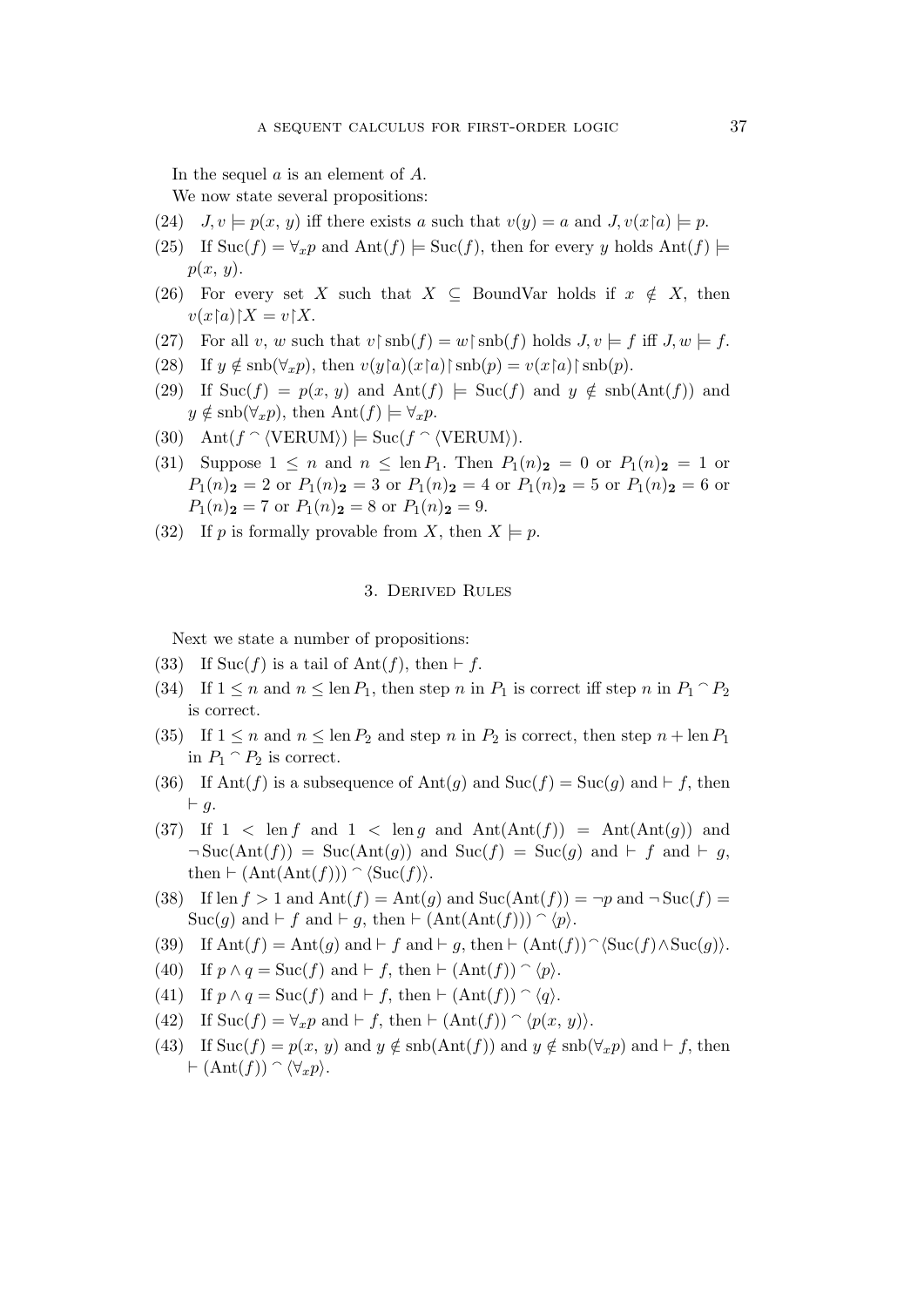- (44) If  $\vdash f$  and  $\vdash (\text{Ant}(f)) \cap \langle \neg \text{Suc}(f) \rangle$ , then  $\vdash (\text{Ant}(f)) \cap \langle p \rangle$ .
- (45) If  $1 \leq \text{len } f$  and  $\vdash f$  and  $\vdash f \cap \langle p \rangle$ , then  $\vdash (\text{Ant}(f)) \cap \langle p \rangle$ .
- (46) If  $\vdash f \cap \langle p \rangle \cap \langle q \rangle$ , then  $\vdash f \cap \langle \neg q \rangle \cap \langle \neg p \rangle$ .
- (47) If  $\vdash f \cap \langle \neg p \rangle \cap \langle \neg q \rangle$ , then  $\vdash f \cap \langle q \rangle \cap \langle p \rangle$ .
- (48) If  $\vdash f \cap \langle \neg p \rangle \cap \langle q \rangle$ , then  $\vdash f \cap \langle \neg q \rangle \cap \langle p \rangle$ .
- (49) If  $\vdash f \cap \langle p \rangle \cap \langle \neg q \rangle$ , then  $\vdash f \cap \langle q \rangle \cap \langle \neg p \rangle$ .
- (50) If  $\vdash f \cap \langle p \rangle \cap \langle r \rangle$  and  $\vdash f \cap \langle q \rangle \cap \langle r \rangle$ , then  $\vdash f \cap \langle p \vee q \rangle \cap \langle r \rangle$ .
- (51) If  $\vdash f \cap \langle p \rangle$ , then  $\vdash f \cap \langle p \vee q \rangle$ .
- (52) If  $\vdash f \cap \langle q \rangle$ , then  $\vdash f \cap \langle p \vee q \rangle$ .
- (53) If  $\vdash f \cap \langle p \rangle \cap \langle r \rangle$  and  $\vdash f \cap \langle q \rangle \cap \langle r \rangle$ , then  $\vdash f \cap \langle p \vee q \rangle \cap \langle r \rangle$ .
- (54) If  $\vdash f \cap \langle p \rangle$ , then  $\vdash f \cap \langle \neg \neg p \rangle$ .
- (55) If  $\vdash f \cap \langle \neg \neg p \rangle$ , then  $\vdash f \cap \langle p \rangle$ .
- (56) If  $\vdash f \cap \langle p \Rightarrow q \rangle$  and  $\vdash f \cap \langle p \rangle$ , then  $\vdash f \cap \langle q \rangle$ .
- (57)  $(\neg p)(x, y) = \neg p(x, y)$ .
- (58) If there exists y such that  $\vdash f \cap \langle p(x, y) \rangle$ , then  $\vdash f \cap \langle \exists_x p \rangle$ .
- (59)  $\operatorname{snb}(f \cap g) = \operatorname{snb}(f) \cup \operatorname{snb}(g)$ .
- (60)  $\operatorname{snb}(\langle p \rangle) = \operatorname{snb}(p)$ .
- (61) If  $\vdash f \cap \langle p(x, y) \rangle \cap \langle q \rangle$  and  $y \notin \text{sub}(f \cap \langle \exists_x p \rangle \cap \langle q \rangle)$ , then  $\vdash f \cap \langle \exists_x p \rangle \cap \langle q \rangle$ .
- (62)  $\text{snb}(f) = \bigcup \{\text{snb}(p) : \bigvee_i (i \in \text{dom } f \land p = f(i))\}.$
- $(63)$  snb $(f)$  is finite.
- $(64)$   $\overline{\text{BoundVar}} = \aleph_0$  and BoundVar is not finite.
- (65) There exists x such that  $x \notin \text{sub}(f)$ .
- (66) If  $\vdash f \cap \langle \forall_x p \rangle$ , then  $\vdash f \cap \langle \forall_x \neg \neg p \rangle$ .
- (67) If  $\vdash f \cap \langle \forall_x \neg \neg p \rangle$ , then  $\vdash f \cap \langle \forall_x p \rangle$ .
- (68)  $\vdash f \cap \langle \forall_x p \rangle$  iff  $\vdash f \cap \langle \neg \exists_x \neg p \rangle$ .

#### **REFERENCES**

- [1] Grzegorz Bancerek. Cardinal numbers. Formalized Mathematics, 1(2):377–382, 1990.
- [2] Grzegorz Bancerek. The fundamental properties of natural numbers. Formalized Mathematics,  $1(1):41-46$ , 1990.
- [3] Grzegorz Bancerek. Sequences of ordinal numbers. Formalized Mathematics, 1(2):281– 290, 1990.
- [4] Grzegorz Bancerek and Krzysztof Hryniewiecki. Segments of natural numbers and finite sequences. Formalized Mathematics,  $1(1):107-114$ , 1990.
- [5] Patrick Braselmann and Peter Koepke. Coincidence lemma and substitution lemma. Formalized Mathematics, 13(1):17–26, 2005.
- [6] Patrick Braselmann and Peter Koepke. Substitution in first-order formulas: Elementary properties. Formalized Mathematics, 13(1):5–15, 2005.
- [7] Patrick Braselmann and Peter Koepke. Substitution in first-order formulas. Part II. The construction of first-order formulas. Formalized Mathematics, 13(1):27–32, 2005.
- [8] Czesław Byliński. A classical first order language. Formalized Mathematics, 1(4):669–676, 1990.